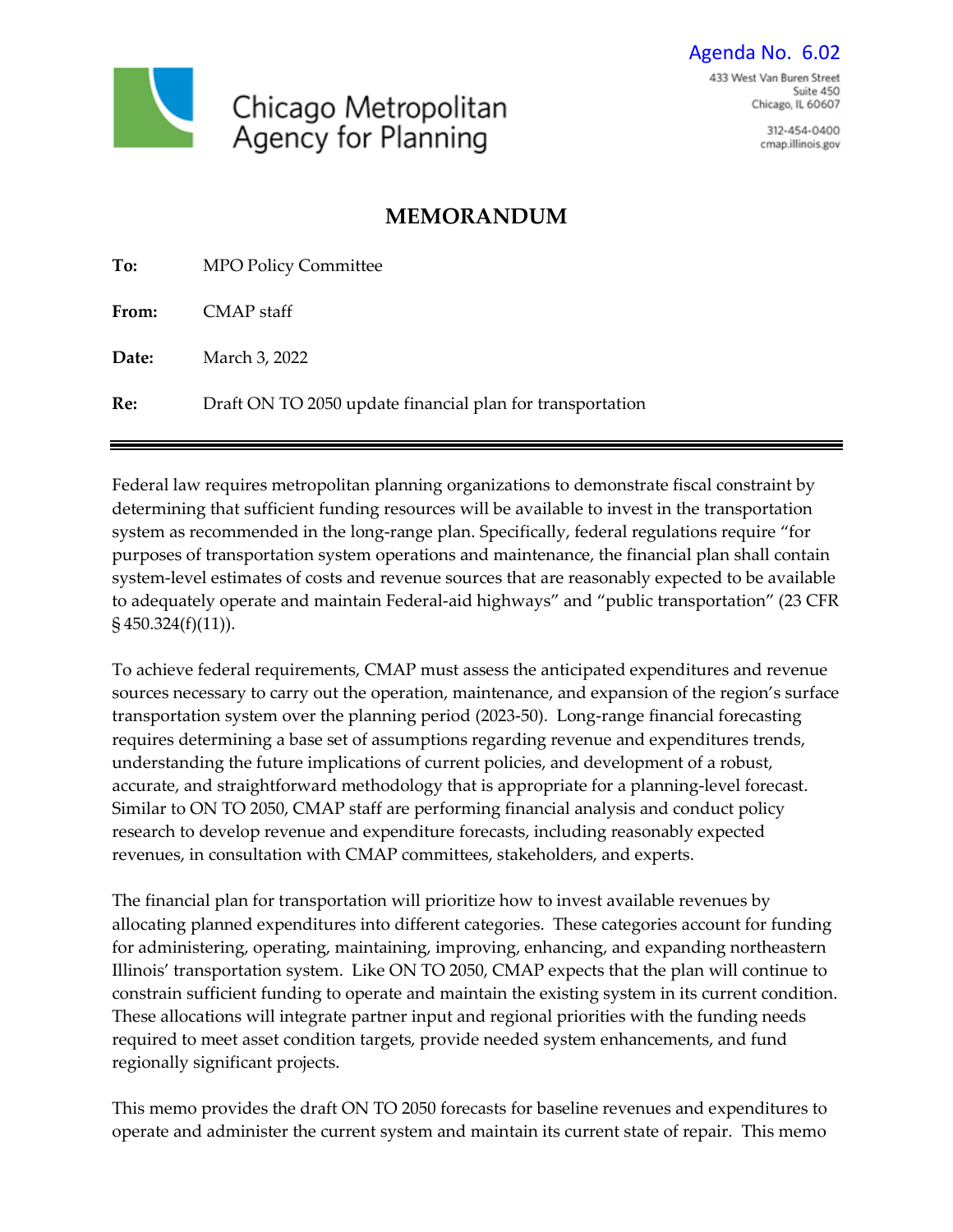also describes proposed policy recommendations and forecasts for four reasonably expected revenues, primarily drawing from existing ON TO 2050 recommendations

## **Baseline revenues and expenditures**

As required by federal regulations, revenues and expenditures were forecast in year of expenditure dollars rather than real or constant dollars, meaning that inflationary increases are included in the forecasts. The following table summarizes the updated estimates for revenues and expenditures over the 28-year planning period (2023-2050). A methodology for each source is at the end of this memorandum. Note that baseline revenues include local, state, and federal revenue streams already in place.

| <b>Federal revenues</b>                               | \$80.8  |
|-------------------------------------------------------|---------|
| <b>State revenues</b>                                 | \$197.8 |
| Local revenues                                        | \$206.7 |
| <b>Total baseline revenues</b>                        | \$485.3 |
| Roadway operating/administering expenditures          | \$120.0 |
| Transit operating/administering expenditures          | \$136.3 |
| Roadway capital maintenance                           | \$109.4 |
| Transit capital maintenance                           | \$63.7  |
| <b>Total expenditures</b>                             | \$429.5 |
| Difference between baseline revenues and expenditures | \$55.9  |

| Draft forecast of baseline revenues and expenditures, 2023-50, in billions |  |
|----------------------------------------------------------------------------|--|
|----------------------------------------------------------------------------|--|

CMAP staff estimates that the revenues forecasted to be available over the planning horizon will be sufficient to operate and maintain the transportation system in its current condition. However, the expected funding would be insufficient to cover regional priorities for improving asset condition, enhancements, or expansions to the system. To meet the region's asset condition targets, fiscally constrain enhancements and expansions within the long-range planning context, and ensure sufficient operational funding, the region will need to continue to prioritize existing ON TO 2050 recommendations for new and innovative revenue sources as major policy priorities in the update to ON TO 2050.

**Baseline revenues.** The baseline revenue forecast includes all existing revenue sources the region receives for transportation purposes. The forecasts assume that northeastern Illinois will continue to receive revenues from federal, state, and local sources for constructing, operating, administering, and maintaining the current roadway and transit system. This includes periodic transit fare and toll rate increases, which will be necessary to ensure sufficient revenues to pay for these systems over the 28-year planning period.

ON TO 2050 recommends that transportation user fees be implemented carefully to avoid undue burdens on residents with low income. To pursue this recommendation, CMAP conducted a study, *Improving Equity in Transportation Fees, Fines, and Fares*, that assessed the impacts of many of the transportation fees and fares included in this forecast. The project's findings indicated that the burden of fees associated with driving, like the motor fuel tax, vehicle registration fees, and tolls, are borne less by households with low income since they tend to drive fewer miles and own fewer vehicles. However, the overall cost of driving is a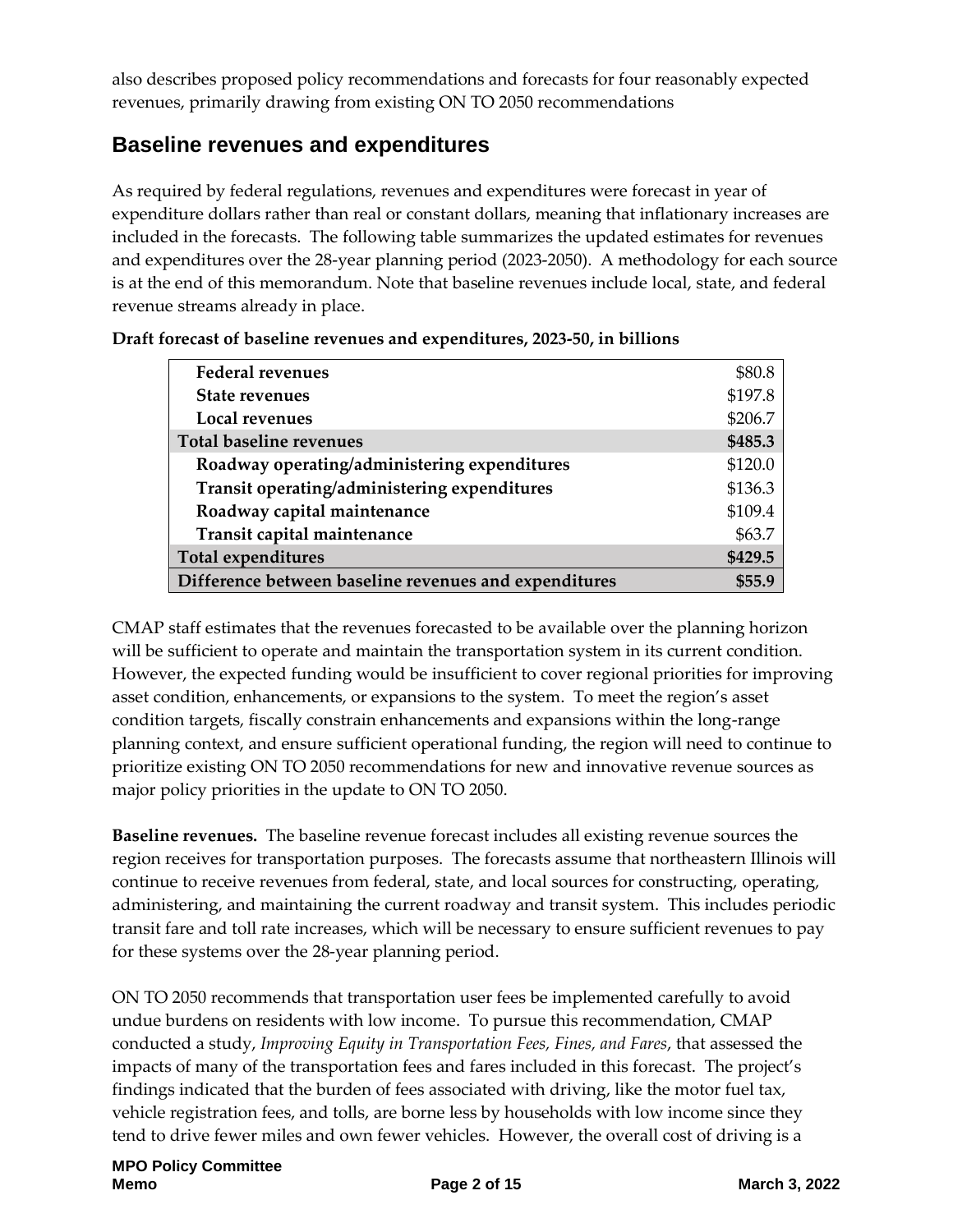burden for households with low income, due to the numerous costs of owning and operating a vehicle, rather than associated fees. In addition, the project highlighted the need to implement reduced transit fares for households with low income to ensure that these residents, who tend to rely more on transit, may access economic opportunities and conduct everyday activities.

Since the adoption of ON TO 2050, the State of Illinois approved Rebuild Illinois, a capital plan that provides for increases in several revenue sources, including the state motor fuel tax, state motor vehicle registration fees, and other transportation user fees. These revenues were already included in ON TO 2050's forecast as either assumed future capital programs or reasonably expected revenues, depending on the source. The forecast also assumes two more state capital programs will be enacted during the planning period, which will ensure the region's ability to make capital investments in the transportation system.

In addition, the Infrastructure Investment and Jobs Act (IIJA) was enacted on November 15, 2021. Northeastern Illinois will receive a portion of the more than \$567 billion in transportation funding between 2022 and 2026. The funding represents a funding increase over existing federal transportation programs. The forecast will assume that this level of funding continues through the planning period, with trends in annual increases similar to those previously experienced over the past twelve years. To ensure continued federal funding for transportation without the need for non-transportation revenue infusions, the federal government should increase the federal gas tax and index it to an inflationary measure, and implement innovative user fees as described in ON TO 2050.

As the planning period begins in 2023 and lasts until 2050, the pandemic impacted some of the revenue forecasts. Toll revenue is assumed to start out at a lower level than previously assumed, resulting in a lower overall revenue forecast. Similarly, transit fare revenue and other transit operating revenue begins at a lower point than anticipated in the original ON TO 2050 forecast. The forecast assumes that ridership will return to prior levels by the beginning of the planning period, rather than continue to grow to the extent previously assumed. Should ridership and resulting fare revenue not substantially return to prior levels by the beginning of the planning period, it is assumed that fare revenue will be supplemented by other federal or state operating support.

**Expenditures to operate and administer the existing system.** This category includes the cost of administering, operating, and servicing debt for the region's roadway and transit system. This assumes no operational enhancements, but the continued operation of the existing system. This includes employee costs, rent, utilities, non-capital repairs, fuel, debt service, as well as other costs needed to administer daily operations of the transportation system.

Forecasts for the operation and administration of IDOT District 1, Illinois Tollway, county transportation departments, the RTA, and transit service boards were estimated from historical expenditures. Municipal and township operating and administration forecasts were derived from U.S. Census of Governments data on highway operating expenses from 2017, the most recent year available.

**Expenditures to maintain the system in its current condition.** The forecast includes the cost of capital maintenance on the region's roadway and transit system based on maintaining current

**MPO Policy Committee Memo Page 3 of 15 March 3, 2022**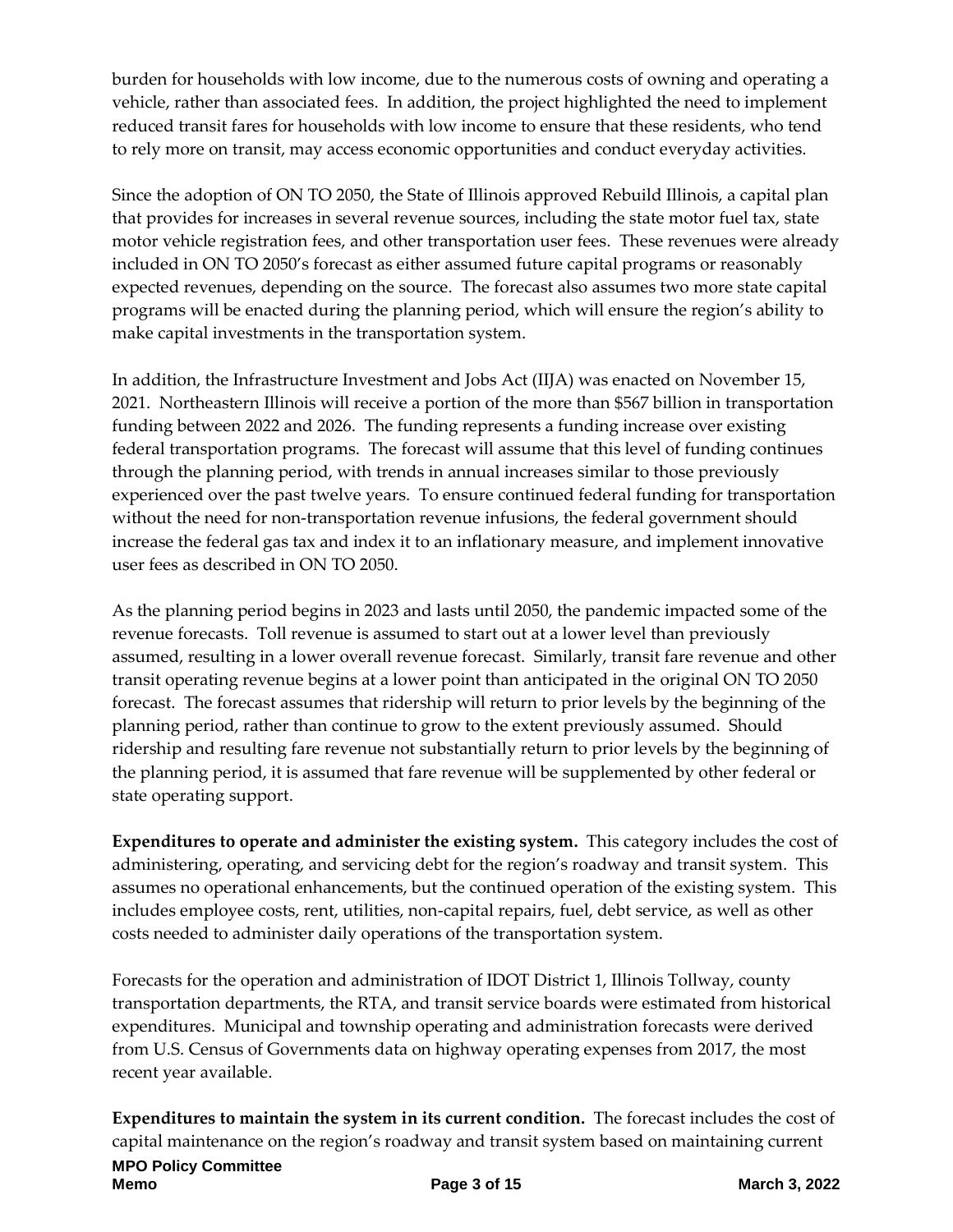conditions. These expenditure forecasts include capital maintenance expenditures completed in tandem with Regionally Significant Projects. This forecast does not include any costs that would address a need for increased capacity on the transportation system.

Overall, the condition of the system has declined since the adoption of ON TO 2050. The most recent data available indicate that 85.8 percent of the bridge deck area are in acceptable condition, a decline from 90.7 percent in 2016. Due to a change in the methodology for calculating road condition, similar comparisons are not available for roadways. Similarly, fewer transit assets overall are in a state of good repair. The following table provides more detail by transit asset category.

| Category<br><b>Measure</b>         |                              | 2016    | 2020  |
|------------------------------------|------------------------------|---------|-------|
|                                    | <b>Buses</b>                 | $8.4\%$ | 6.7%  |
| Vehicles (% beyond useful<br>life) | Rail                         | 16.9%   | 30.2% |
|                                    | Non - fixed route            | 28.9%   | 43.4% |
| <b>Track Condition</b>             | % w/performance restrictions | N/A     | 5.7%  |
| Facilities                         | Marginal or fair             | 21.0%   | 20.6% |
| Non - Revenue Vehicles (%          | Vehicles                     | 22.7%   | 37.7% |
| beyond useful life)                | Equipment (Rail)             | 44.5%   | 62.6% |

**Transit asset condition in northeastern Illinois by federal performance measure category**

Source: National Transit Database

The expenditure forecast is based on the investment needed to keep these conditions constant and not increase the backlog of facilities in fair or poor condition. As such, it will cost less over the planning period to maintain transit and bridge assets in worse condition. However, the plan will include funding allocations to meet targets for pavement, bridge, and transit asset condition that will represent an improvement over current conditions. These findings also underscore the importance of preventative maintenance as it will cost more to meet these targets than it would have if condition had been maintained.

Condition forecasts were developed in consultation with implementers. For roadways with condition data, CMAP staff used IDOT's asset management spreadsheet tool to forecast the cost to maintain pavement condition in its current condition. Staff used the spreadsheet tool provided by IDOT to forecast pavement condition and expenditures on state roadways, as well as other National Highway System roadways. Similarly, the RTA's Capital Optimization Support Tool (COST) was used to forecast transit asset condition and investment needs. CMAP used an in-house model based on National Bridge Inventory data to forecast bridge maintenance needs. Staff forecasted maintenance on other roadway assets, such as local roads, based on assumptions of the typical cycles with which roadway maintenance projects are performed today. These capital assets make up a large portion of the forecast, in part because local roadways make up the majority of the region's roadway network.

# **Reasonably expected revenue recommendations**

New and modernized revenues must be implemented to ensure the future viability of the region's transportation system. Despite new funding, federal, state, and local revenue sources remain unsustainable in the long term to fully fund regional priorities for the maintenance,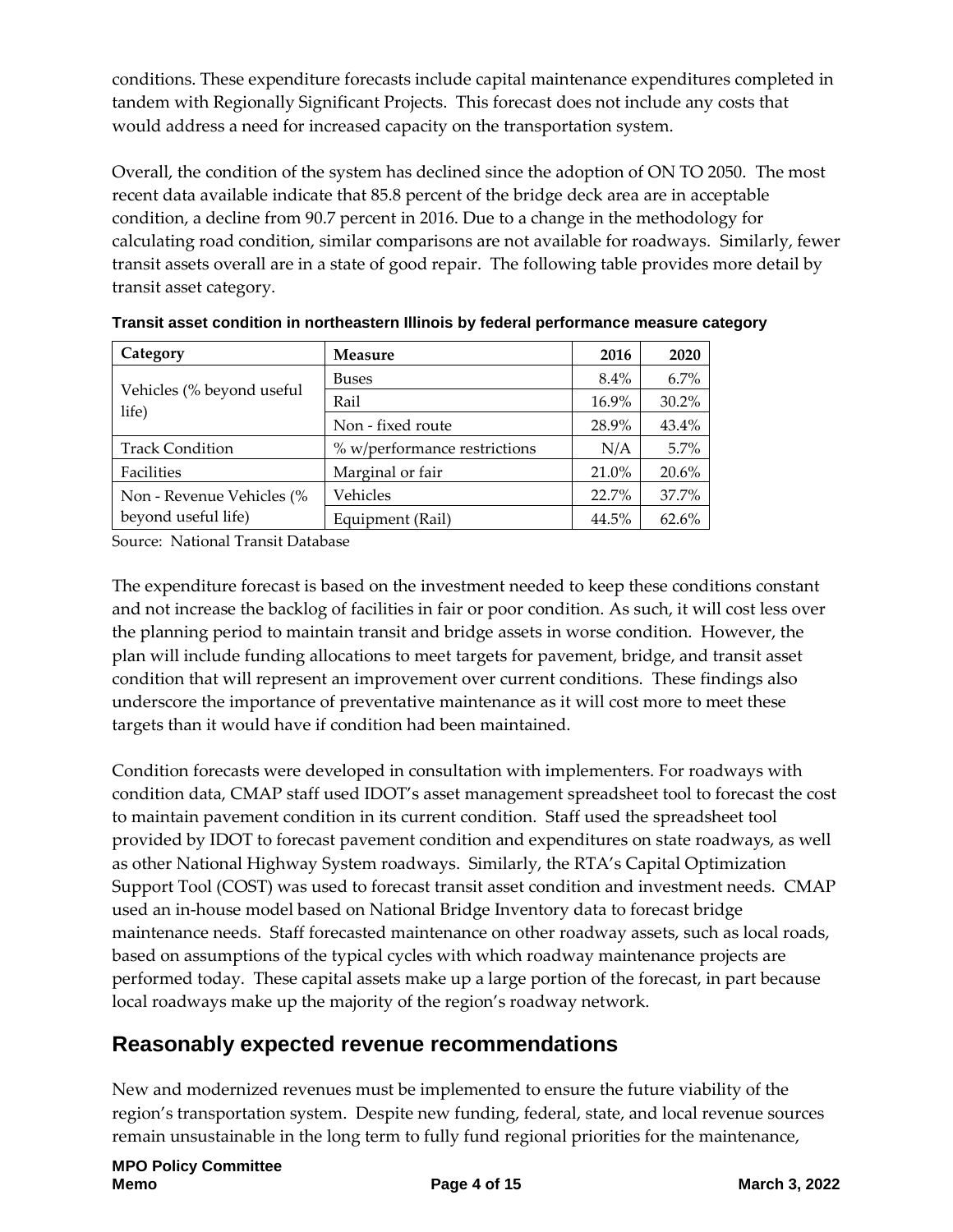operation, enhancement, and expansion of the region's transportation system. Federal guidance permits the inclusion of new sources of revenue that can be reasonably expected to be made available to carry out the transportation plan. The following table summarizes a total of \$25 billion in proposed reasonably expected revenues for the plan update.

| Revenue source                   | 2023-50 estimate | <b>Notes</b>                        |
|----------------------------------|------------------|-------------------------------------|
| Replace state MFT with a revenue | \$10 billion     | Retains ON TO 2050 source           |
| neutral road usage charge        |                  |                                     |
| Expand the sales tax base to     | \$9 billion      | Retains ON TO 2050 source           |
| additional services              |                  |                                     |
| Local parking pricing expansion  | \$2 billion      | Retains ON TO 2050 source           |
| Regional revenue source          | \$4 billion      | Revise existing ON TO 2050          |
|                                  |                  | recommendation to suggest a TNC fee |
| <b>Total</b>                     | \$25 billion     |                                     |

ON TO 2050's recommendation for a state motor fuel tax increase has already been enacted, thus is already included in the baseline forecast. The plan update will retain ON TO 2050's recommendation for a federal cost of freight services fee (a national sales tax on the cost of shipping freight), but the revenue will not be added as a reasonably expected revenue source. It is assumed that the federal government will have to enact this revenue source, as well as ON TO 2050's recommendation to increase the federal gas tax, in order to continue to fund federal transportation programs at the levels authorized in IIJA without general fund transfers. The baseline forecast already assumes continued federal funding at these levels throughout the planning period.

Certain new funding sources, like expanded tolling and value capture, are specific to particular projects. Therefore, in the financial plan, they can be used to offset the cost of specific Regionally Significant Projects, rather than being included as reasonably expected revenue.

**Replace state MFT with revenue neutral road usage charge.** The motor fuel tax no longer reflects the way people travel or the many types of vehicles on the road. Fuel efficiency has increased, which erodes revenue despite its environmental and consumer benefits, and projections suggest electric vehicles will become a much larger part of the fleet. While registration fees in Illinois were increased for electric vehicles to offset what they would pay in motor fuel taxes, these fees are not indexed to inflation like the MFT, nor do they apply to fuel efficient vehicles that are not fully electric. Over the long term, then, the state should replace its MFTs with a user fee that taxes actual use of the system, as with a per-mile road usage charge. Drivers already pay per mile under the current MFT, but the rate just varies based on the vehicle's fuel economy. For replacing the Illinois MFT, charging 2 cents per mile and indexing it to an inflationary measure would provide a sufficient, stable revenue source. Any change should be accompanied by piloting a system that works for Illinois and rigorous, transparent analysis to ensure that a road usage charge is implemented and invested fairly.

This revenue source would benefit from a streamlined national solution that allows each state to collect mileage-based user fees from out-of-state drivers. IIJA renewed the federal government's program for supporting state efforts to test road usage charges, now called the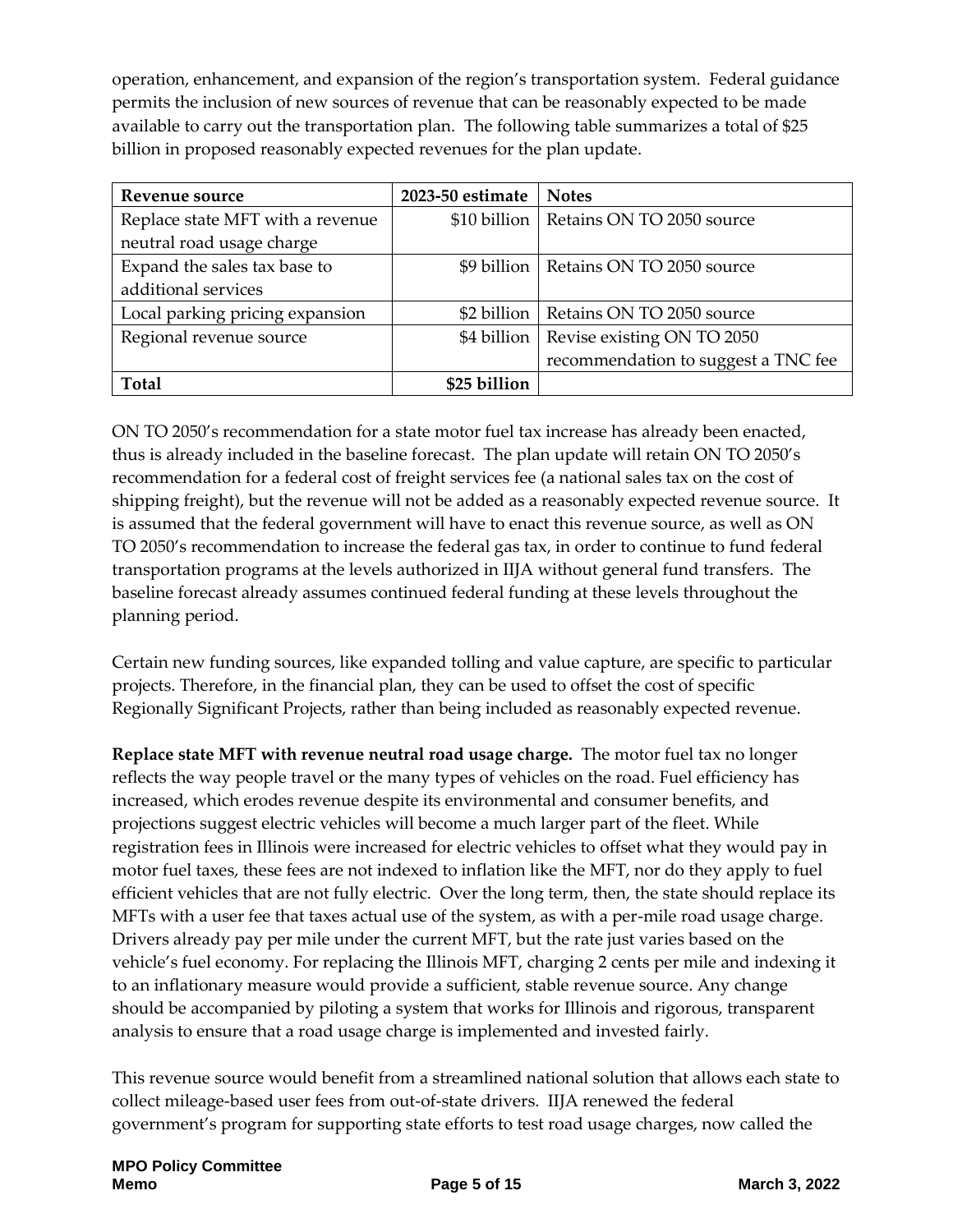Strategic Innovation for Revenue Collection, expanded the program to MPOs and local governments, and increased the federal share to 80 percent. IIJA also authorized a national pilot on road usage charges with planned participation from all 50 states, guided by a national advisory panel which is still to be formed.

**Expand the sales tax base to additional services.** Sales taxes in Illinois are imposed on a relatively narrow base, focused on tangible goods. Expanding the current base to include more services would generate additional revenue from existing state and local sources like the RTA sales tax, which supports transit operations in the RTA service area and other transportation and public safety purposes in the collar counties. The cost of operating the transit system continues to increase, yet consumption of services outside of the sales tax base is increasing faster than consumption of taxable goods. Expanding the base would also have the benefit of reducing economic distortions -- that is, inadvertently influencing consumers' purchase of different goods and services based on whether or not they are taxed -- and volatility in the sales tax, as well as providing tax revenue from service-based commercial land uses.

**Local parking pricing expansion.** Despite priced parking in some denser areas, the majority of parking spaces in the region are free. Priced parking has many benefits in areas with significant demand for parking. Free parking obscures the cost of driving and the cost of supportive infrastructure. Priced parking in areas with high parking demand would reduce the number of vehicle trips, helping to reduce vehicle emissions, alleviate congestion, and improve bus reliability. Municipalities should price more publicly owned parking spaces on streets and in municipal parking lots and garages to provide revenue for local multimodal transportation improvements and allow land to be transitioned to revenue-generating uses. In addition, municipalities could choose to implement variable parking rates, with higher prices charged at times and locations of peak demand or for certain vehicle types such as delivery trucks in business districts, allowing for more efficient use of available parking spaces.

**Regional revenue source**. Other than the RTA sales tax, which provides funding for transit operations, northeastern Illinois does not have a dedicated source of regional funding to provide for capital infrastructure investments. The State should enact such a revenue source for the seven counties to meet the region's unique transportation needs and to achieve comprehensive planning goals. The investments needed in the region to move the transit system toward a state of good repair, increase transit reliability, decrease freight delay, and reduce roadway congestion are significantly greater than the needs in other parts of Illinois.

Having the ability to impose a regional fee on transportation network company (TNC) rides would ensure that users pay a fair share for the use of public infrastructure and that fees can help offset the additional costs of air pollution, congestion, and the use of curb space. Illinois does not impose a fee or surcharge on TNC trips at the state level, though at least twelve other states have implemented such fees. CMAP's *Improving Equity in Transportation Fees, Fines, and Fares* report recommends that any regional fee on TNCs pursue equitable outcomes by supporting regional transit goals. To ensure that a fee is implemented equitably, any TNC fee should be levied as a percent of the total cost of the service, as opposed to a flat fee. This structure could incentivize shorter trips, such as those that connect to transit and discourage longer trips that may replace transit. To further support equitable mobility, some of the revenue should be utilized for investments that support an accessible and connected transit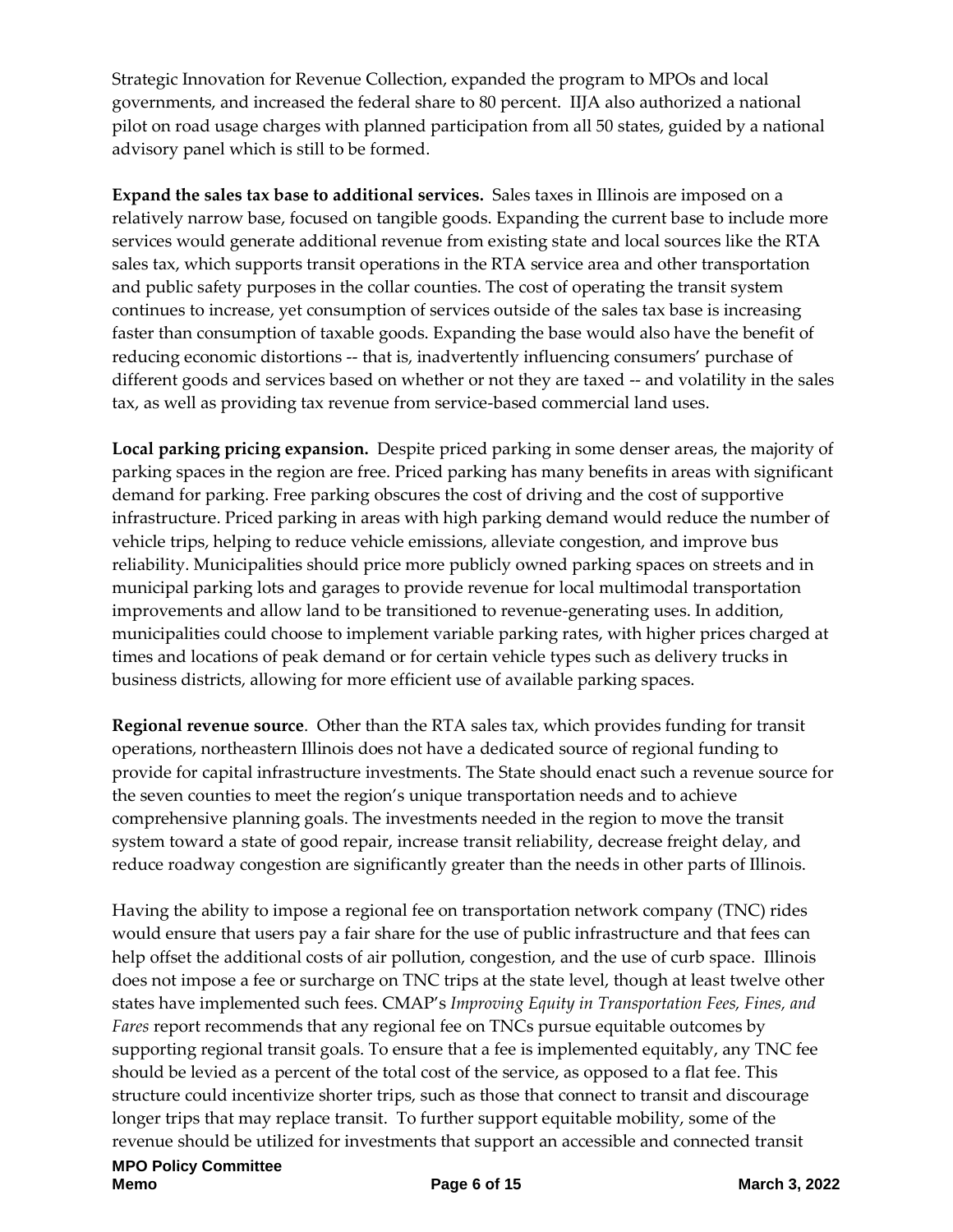system, including programs that leverage innovative partnerships with TNCs. Moreover, some TNCs have partnerships with transit operators, and rides taken through those partnerships should be exempt from a fee. Long term, if the region pursues an integrated fare payment system across mobility providers, TNC fees should be further used to incentivize transit by reducing or eliminating fees that link TNC rides and transit trips.

# **Allocations**

The financial plan for transportation prioritizes how to invest available revenues by allocating planned expenditures into different categories. These categories account for funding for administering, operating, and maintaining the transportation system, as discussed above. They also provide for improving, enhancing, and expanding the system. This section will provide an overview of these draft allocations.

#### **Improve system condition**

This category constrains investments to help achieve targets for various asset condition measures. Federal transportation law requires that transportation planning efforts incorporate performance measures for infrastructure condition, among other topics. This funding allocation includes **\$30.8 billion** to improve the condition of pavement, bridge, and transit assets. These estimates use similar methodology as the capital maintenance expenditures. The following table provides an overview of how the financial plan allocates funds toward meeting system condition goals.

#### **Allocations toward meeting asset condition goals, 2023-50, in billions (year of expenditure dollars)**

| Transit assets from 61% to 68% in good repair     | \$22. |
|---------------------------------------------------|-------|
| Roadways from 90% to 98% in acceptable condition  | \$6.2 |
| Bridges from 85.8% to 97% in acceptable condition | \$2.5 |
| Total allocation for improving system condition   |       |

#### **System enhancements**

This category includes capital and operational enhancements or improvements not already constrained under other categories. Examples include bicycle, pedestrian, and ADA improvements; highway management and operations, including intelligent transportation systems; expansions that do not meet the RSP definition; culvert maintenance not accounted for the bridge model; and intersection improvements. It is critical that the region make these investments, particularly multimodal improvements that provide residents with low-cost mobility options. It is assumed that **\$31.8 billion** constrained in this category is sufficient to reasonably provide for these smaller improvements to the system.

#### **Expansion through regionally significant projects**

This category allocates funding toward expansion elements of constrained RSPs, while the cost of maintaining existing infrastructure in constrained projects is accounted for in the baseline forecast. The constrained RSPs total \$52.3 billion, which includes capital costs (\$22.7 billion for new capacity and \$28.5 billion for reconstruction) and incremental operating costs on new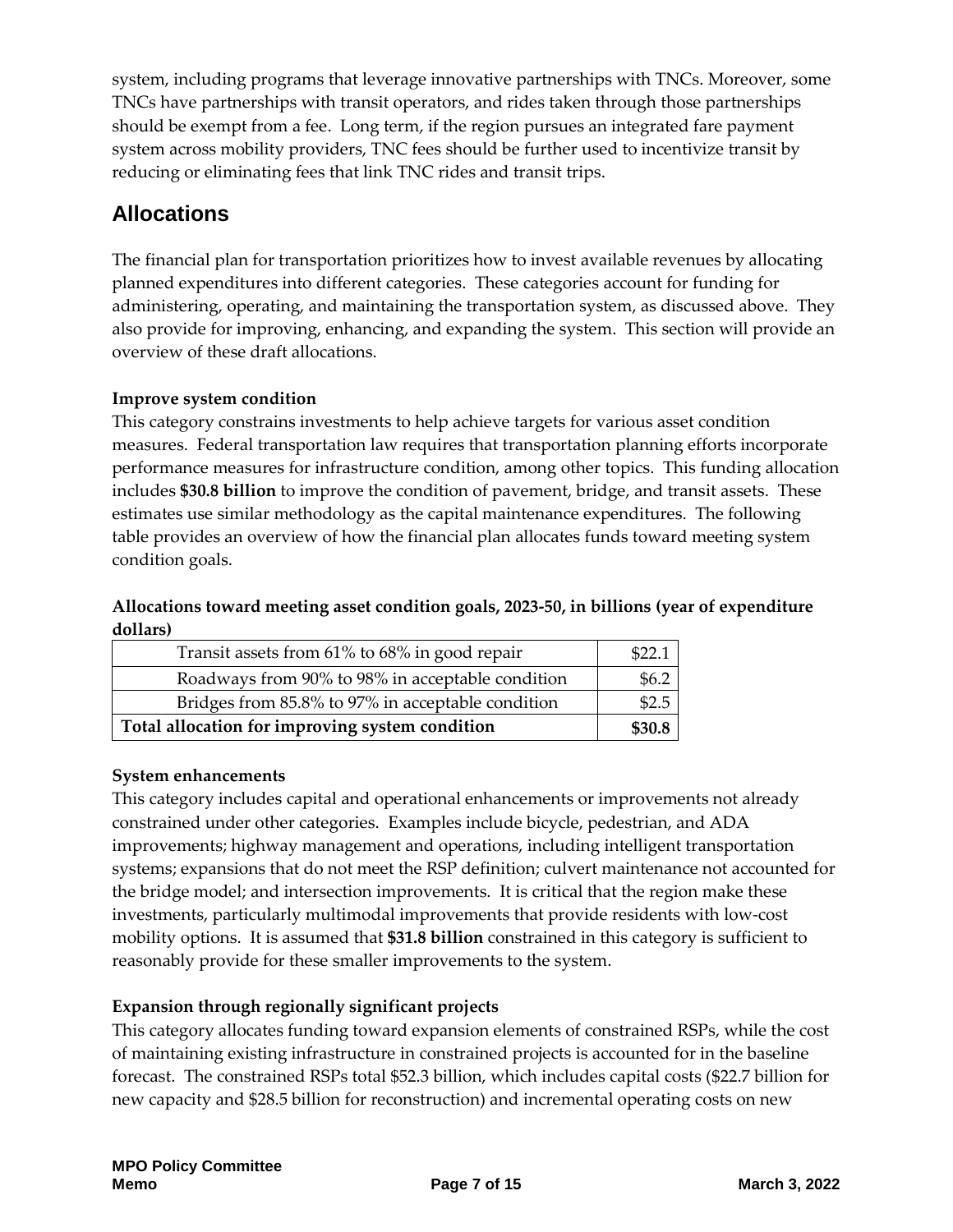capacity (\$1.1 billion). These costs consider anticipated cost inflation by the time the project is constructed and begins operation.

ON TO 2050 acknowledges that tolling will be needed to defray the costs of rebuilding the expressway system and that value capture will be required to fund transit needs. The plan assumes that tolling would be implemented on several projects, generating revenue to support \$2.6 billion in bond funds to offset project costs. Transit projects can also generate revenue that can be used to offset their costs. Transit Facility Improvement Areas (TFIA) – in which a form of value capture can be used to fund transit capital investments – are assumed to generate revenue to support \$2.9 billion in bond funds to offset transit project costs through existing and new TFIAs. The amount constrained for new capacity after taking these revenues into account totals **\$18.3 billion**.

# **Forecast methodology**

This section will discuss the specific methodologies used for projecting revenues for ON TO 2050 update over the 2023-2050 planning period.

#### **Baseline revenues**

Baseline revenues include funding sources the region currently receives for transportation purposes and do not include any new sources. The forecasts assume that northeastern Illinois will continue to receive revenues from federal, state, and local sources for constructing, operating, administering, and maintaining the current roadway and transit system.

## *Locally programmed federal revenue - \$13.9 billion*

These funds represent the annual federal apportionment that is passed to the Chicago region for programming. This includes the federal fund sources of CMAQ, Transportation Alternatives Program-Local, Carbon Reduction Program, Surface Transportation Program-Local, and Surface Transportation Program-Counties.<sup>1</sup> Revenue estimates through 2026 are based on CMAP estimates for expected funding from IIJA. Federal revenues to the region grew at a rate of 1.5 percent between 2010 and 2021. After 2026, revenues were assumed to increase annually by this same 1.5 percent rate.

#### *Federal revenue from discretionary programs - \$10.4 billion*

Forecasted revenues include those allocated by the federal government at the discretion of U.S.DOT, rather than by formula. The region is assumed to receive a similar share of grants over the planning period as it has in recent years. Programs tend to vary over time, with current programs including New Starts, BUILD, INFRA, All Stations Accessibility Program, Congestion Relief Program, Reconnecting Communities Pilot Program, RAISE, Safe Streets and Roads for All, Active Transportation Infrastructure Investment Program, and Strengthening Mobility and Revolutionizing Transportation (SMART). Federal revenues to the region grew at

<sup>1</sup> <sup>1</sup> Se[e http://www.cmap.illinois.gov/mobility/strategic-investment/regional-transportation-programs.](http://www.cmap.illinois.gov/mobility/strategic-investment/regional-transportation-programs)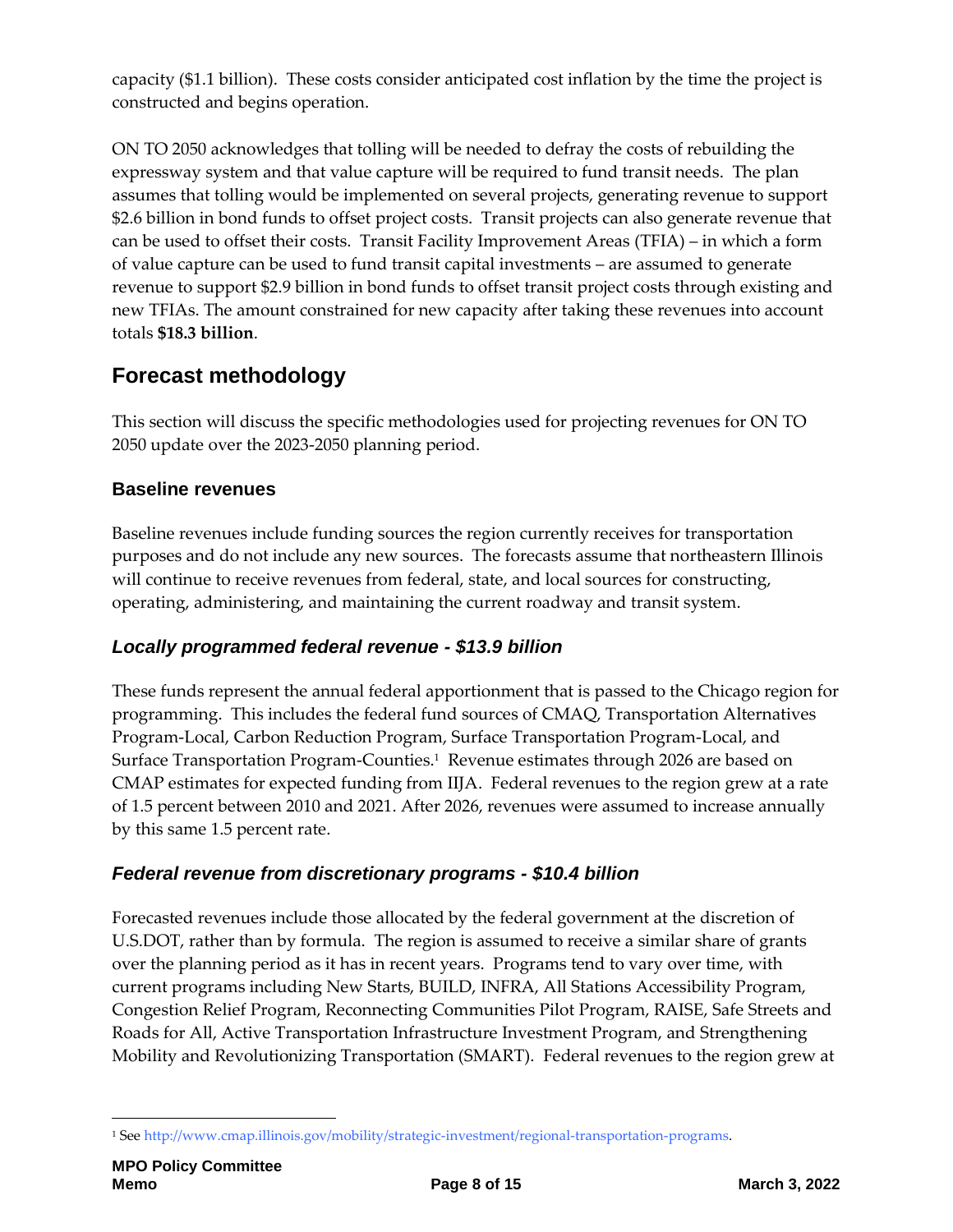a rate of 1.5 percent between 2010 and 2021. After 2026, revenues were assumed to increase annually by this same 1.5 percent rate.

## *Federal transit revenue - \$27.0 billion*

Forecasted revenues include State of Good Repair and Urbanized Area Formula Grant programs, as well as other federal transit formula grants.<sup>2</sup> Revenue estimates through 2026 are based on CMAP estimates for expected funding from IIJA. Federal revenues to the region grew at a rate of 1.5 percent between 2010 and 2021. After 2026, revenues were assumed to increase annually by this same 1.5 percent rate.

## *State-programmed federal highway revenue - \$29.6 billion*

These funds represent the annual federal apportionment programmed by the state of Illinois. This includes the federal fund sources of National Highway Performance Program; Surface Transportation Program; National Highway Freight Program; Highway Safety Improvement Program; Transportation Alternatives Program; Recreational Trails; the Bridge Investment Program; National Electric Vehicle Formula Program; and the PROTECT program. 3 Revenue estimates through 2026 are based on CMAP estimates for expected funding from IIJA, and 74.43 percent of the statewide total annual apportionment in those years was assumed to go to northeastern Illinois. Federal revenues to the region grew at a rate of 1.5 percent between 2010 and 2021. After 2026, 45 percent of the statewide total annual apportionment was assumed to go to northeastern Illinois, and revenues were assumed to increase annually by this same 1.5 percent rate.

## *State motor fuel tax - \$43.0 billion*

The current MFT rate is 39.2 cents per gallon (46.7 cents per gallon of diesel). The base rate is indexed to inflation and was assumed to grow an average of 2.5 percent annually.

These funds include the portion of state motor fuel tax revenue retained by the Illinois Department of Transportation (IDOT) for the Road Fund and State Construction Account. After accounting for various statutory deductions, the region is assumed to receive 45 percent of these revenues for the purposes of funding state road construction and maintenance projects, estimated to total \$17.2 billion. The Regional Transportation Authority also receives funding based on allocations set in statute, which is forecast to total \$9.7 billion. This forecast also includes statutory disbursements to counties, townships, and municipalities, forecasted to total \$16.2 billion. Statutorily, Cook County receives a 16.74 percent share, and the remaining county share is based on motor vehicle registration fees received. Township share is based on share of mileage of township roads, and municipal share is based on population.

CMAP used forecasted annual vehicle miles traveled (AVMT) and average miles per gallon (MPG) to estimate revenue. For AVMT, CMAP used 2045 forecasts developed by the Illinois

1

<sup>2</sup> For more information on Federal Transit Administration programs, see [https://www.transit.dot.gov/grants.](https://www.transit.dot.gov/grants) 

<sup>&</sup>lt;sup>3</sup> For more information on Federal Highway Administration programs, see [https://www.fhwa.dot.gov/specialfunding.](https://www.fhwa.dot.gov/specialfunding)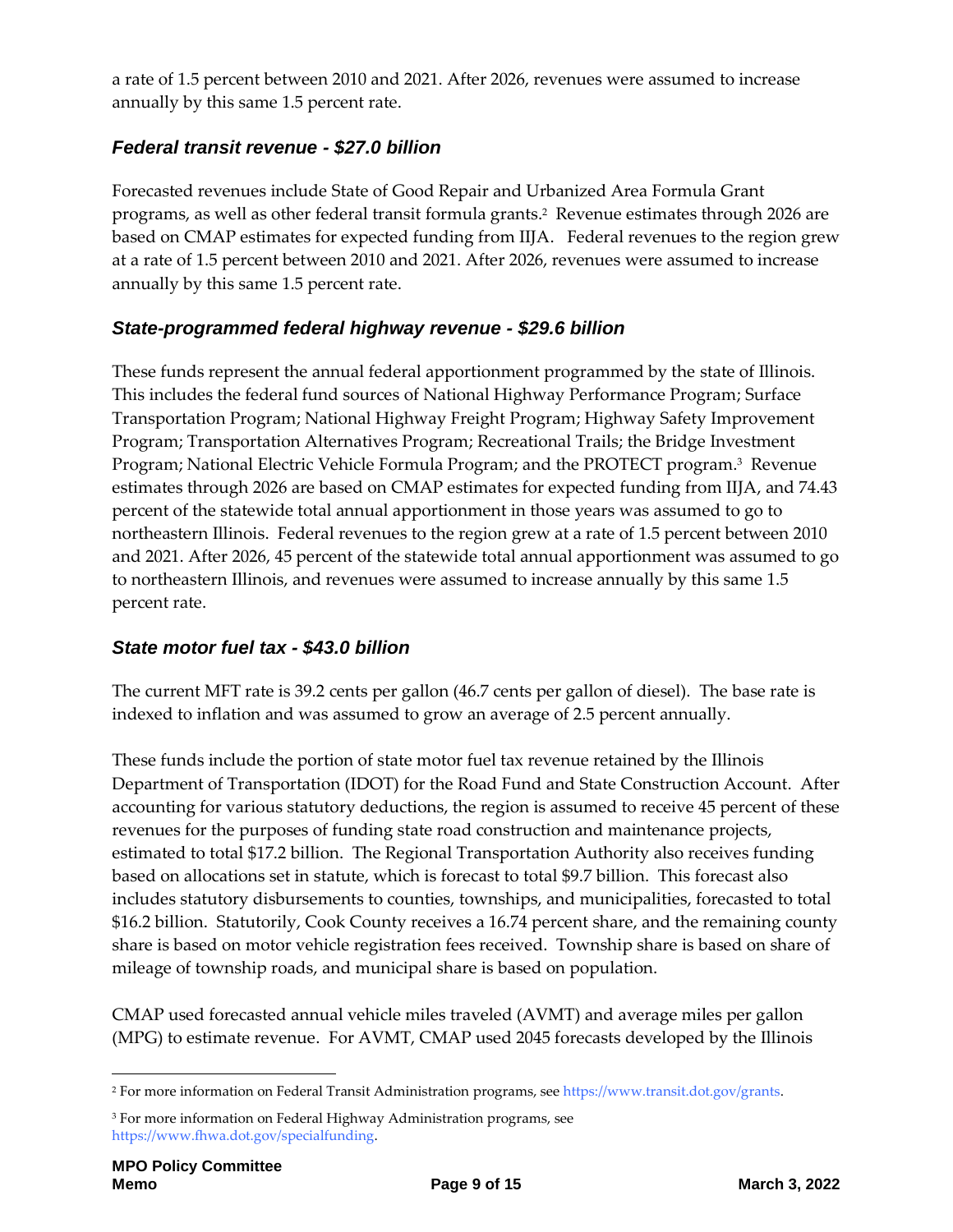Department of Transportation and extrapolated the forecast to 2050. Average annual percent change in AVMT between 2023-50 was 0.8 percent for passenger vehicles and 0.7 percent for other vehicles.

For passenger vehicle MPG estimates, CMAP created estimates based on National Highway Traffic Safety Administration (NHTSA) rules for Corporate Average Fuel Economy (CAFE) standards, estimated standards for 1978 through 2029 model years for cars and light trucks, and data about vehicle fleet from the Federal Highway Administration's 2017 National Household Travel Survey. CMAP estimates that vehicle fuel economy for passenger vehicles statewide will reach a fleetwide average of 34.5 MPG by 2050. While these CAFE standards are currently being finalized by the federal government, fuel economy across the entire vehicle fleet is still expected to increase with consumer choice, new technology, and adherence to standards promulgated by other states. For non-passenger vehicles, MPG was assumed to improve with NHTSA fuel efficiency standards for medium- and heavy-duty vehicles.

## *Sales tax on motor fuel - \$5.4 billion*

The state's portion of the state retailer's occupation tax generated from the sale of motor fuel will be deposited in the Road Fund, with increasing portions allocated to the Road Fund during 2023, 2024, and 2025, and 100 percent in 2026 and thereafter. The forecast uses average Midwest gas prices from the U.S. Energy Information Administration from the past year, \$2.51 for regular and \$2.82 for diesel, and deducts various taxes included in the prices. The forecast assumes that the price of motor fuel will grow at a rate of 0.1 percent annually. Gallonage assumptions are the same as above.

#### *State motor vehicle registration fees and other state fees - \$32.5 billion*

These revenues include annual vehicle registration fees, certificate of title fees, overweight fines, permit fees, and operator's license fees collected by the State that are deposited into the Road Fund and State Construction Account. Motor vehicle registration fee revenues to the Road Fund and State Construction Account were assumed to grow at a rate of approximately 0.5 percent annually. Other types of fees in this category were forecast to grow approximately 1.8 percent annually. The region is assumed to receive 45 percent of these revenues for the purposes of funding state road construction and maintenance projects. Recent fee increases enacted as part of Rebuild Illinois are included here, but future fee rate increases were not assumed in this category, as they would likely be accounted for in future state capital programs.

## *State capital program - \$39.2 billion*

State capital programs are typically funded with a variety of revenue increases, including fee increases on sources like vehicle registration and certificate of title. It is assumed that the state will enact a capital program two additional times during the planning period, in ten year intervals. Funding levels were assumed to grow 2.5 percent annually, with Rebuild Illinois funding levels assumed as the baseline.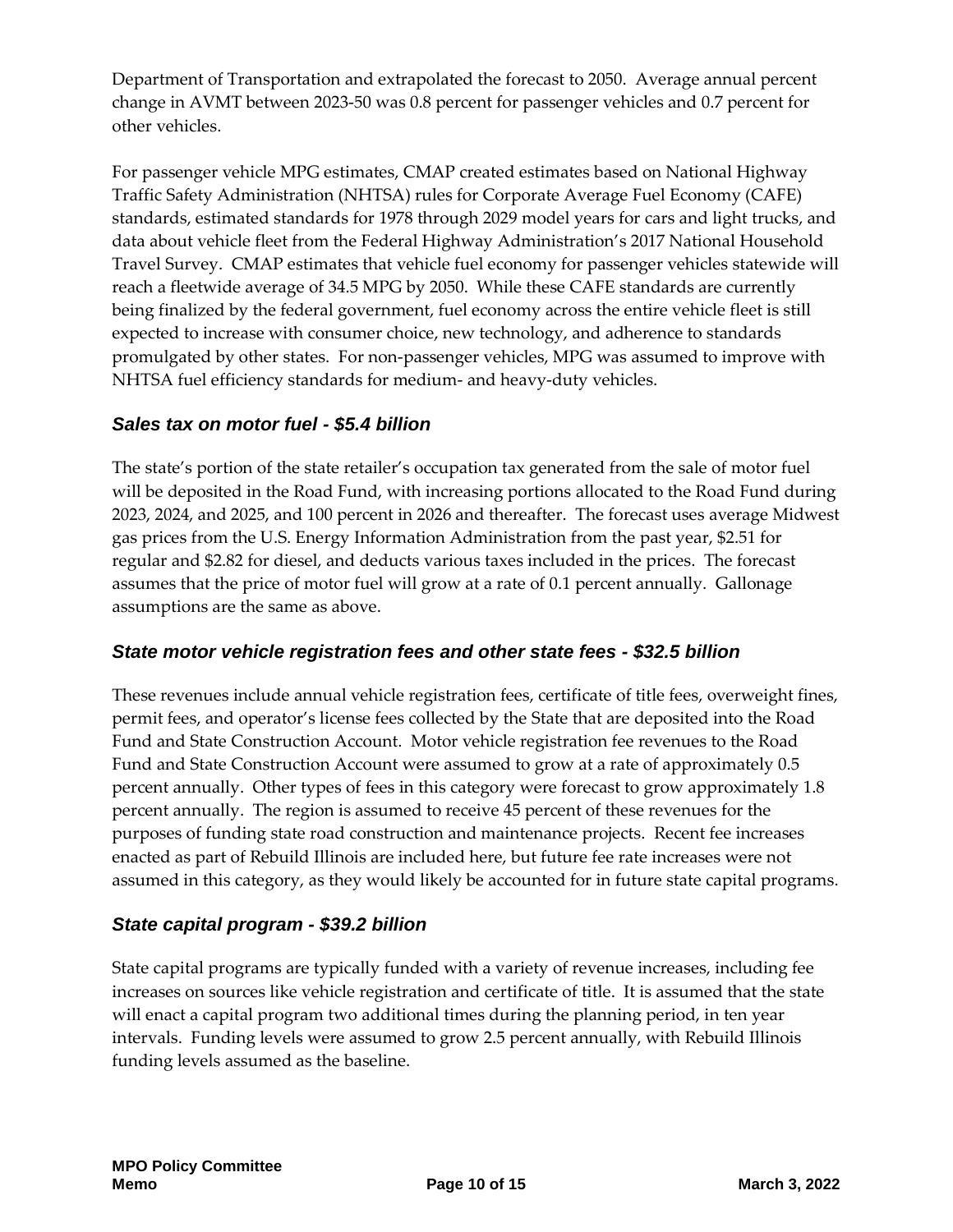### *Tollway revenue - \$74.7 billion*

This forecast includes toll revenues forecasted to be collected on the 294-mile system, as well as other operating revenues. The current toll rate structure went into effect in 2012, with the commercial rate adjusted annually for inflation. Toll revenue projections were derived from estimates prepared for the Illinois Tollway by CDM Smith in November 2020. The projection assumed that the annual adjustment in commercial toll rates would be 2 percent annually. CMAP also included an assumption of two passenger toll rate adjustments throughout the planning period. Other operational revenues, such as concessions and miscellaneous income, were forecast to grow at a compound rate of 2.3 percent annually.

### *State Public Transportation Fund - \$18.4 billion*

These funds represent state matching funds for transit, which are equal to 30 percent of Regional Transportation Authority (RTA) sales tax, state use tax disbursements to the RTA, and the portion of Chicago real estate transfer tax revenues reserved for the CTA. The forecast equals 30 percent of the forecasts of these revenues.

#### *Other state transit - \$0.7 billion*

The State has provided funding annually to support Pace Americans with Disabilities Act (ADA) Paratransit service since 2010. The State also provides reduced fare reimbursements to the service boards. Both reduced fare reimbursements and ADA support are forecast to remain at current levels annually for the planning period, \$17.6 million and \$8.4 million respectively.

#### *RTA sales tax - \$59.2 billion*

The RTA sales tax is equivalent to 1.25 percent of sales in Cook County (including the RTA sales tax and the RTA's share of the state sales tax) and 0.75 percent of sales in DuPage, Kane, Lake, McHenry, and Will counties. The RTA receives two-thirds of the collar county revenues. Sales tax revenues accruing to the RTA are assumed to grow 2.8 percent annually throughout the planning period. The RTA also receives disbursements of state use tax, which are expected to grow at a rate of 3.3 percent on average.

A third of collar county revenues generated from the RTA sales tax, Collar County Transportation Empowerment Funds, are returned to DuPage, Kane, Lake, McHenry, and Will counties to be used for roads, transit, and public safety. During the planning period, revenues total \$6.7 billion and annual growth averages 3.0 percent. Growth assumptions were based on projected population growth combined with inflationary assumptions.

#### *Chicago real estate transfer tax (RETT) - \$2.2 billion*

The \$1.50 per \$500 of value of the City of Chicago's RETT is transferred to the Chicago Transit Authority (CTA). Revenues were forecast to grow at an average rate of 2.7 percent annually.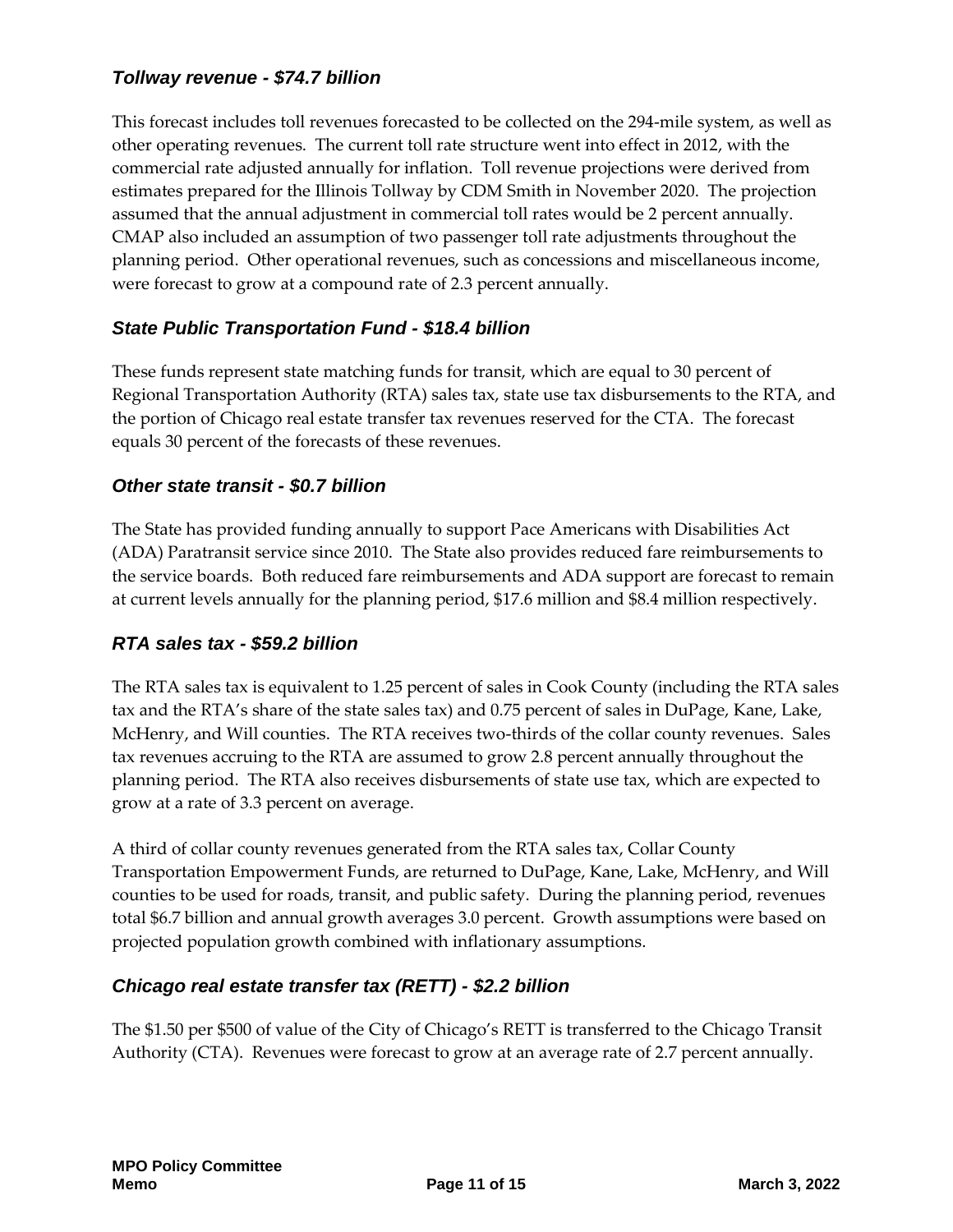## *Transit passenger fares and other transit operating revenue - \$45.8 billion*

This includes passenger fares for the CTA, Metra, Pace, and Pace ADA and other revenues for the RTA, CTA, Metra, Pace, and Pace ADA such as advertising revenue, investment income, and Medicaid reimbursements. Revenues were forecast to grow at an average rate of 2.0 percent annually. To the extent that ridership does not substantially return to normal levels by the beginning of the planning period, it is assumed that fare revenue will be supplemented by other federal or state operating support. Other operating revenues are assumed grow at a rate of 1.2 percent annually, based on assumed rates of growth in system revenue and ridership.

### *Other local revenues - \$76.6 billion*

These are funding sources used for transportation purposes by counties, townships, and municipalities, such as property tax revenue, sales tax revenue, local motor fuel taxes and impact fees. Revenues were calculated for municipalities and townships using 2017 U.S. Census of Governments data. County revenues were obtained from recent county budget documents. Revenues were adjusted to the current year using the change in the Consumer Price Index and population growth. To forecast to 2050, growth rates for CMAP population forecasts were added to an annual 2.5 percent inflationary adjustment. Average annual growth regionwide was 3.0 percent.

County MFTs for DuPage, Kane, Lake, McHenry, and Will counties were forecast separately using the same methodology for the state MFT, although baseline fuel economy was derived separately for each county, and AVMT growth was calculated using growth rates in AVMT for each county for each air quality conformity analysis year. These revenues are expected to total \$2.2 billion over the planning period.

#### **Reasonably expected revenues**

Reasonably expected revenues are estimated based on reasonable assumptions for how these recommendations for transportation funding sources could be implemented. The following methodology is intended to be congruent with CMAP recommendations, but the assumptions do not necessarily constitute proposals for precisely how these would be imposed.

## *Replace state MFT with a revenue neutral road usage charge - \$10 billion*

Northeastern Illinois would receive revenues from replacing the state motor fuel tax with a road usage charge in the first five years of the planning period at a rate of 2 cents per mile. The rate would be indexed to an inflationary measure, assumed to be 2.5 percent annually for the purposes of the forecast. The forecast assumes that fund would accrue to northeastern Illinois in the same manner as the state MFT currently does.

#### *Expand the sales tax base to additional services - \$9 billion*

Expansion of the sales tax to additional services would result in additional RTA sales tax revenues, as well as state sales tax disbursements to the RTA. The forecast assumes that additional consumer services would be added to the sales tax base in approximately 2026,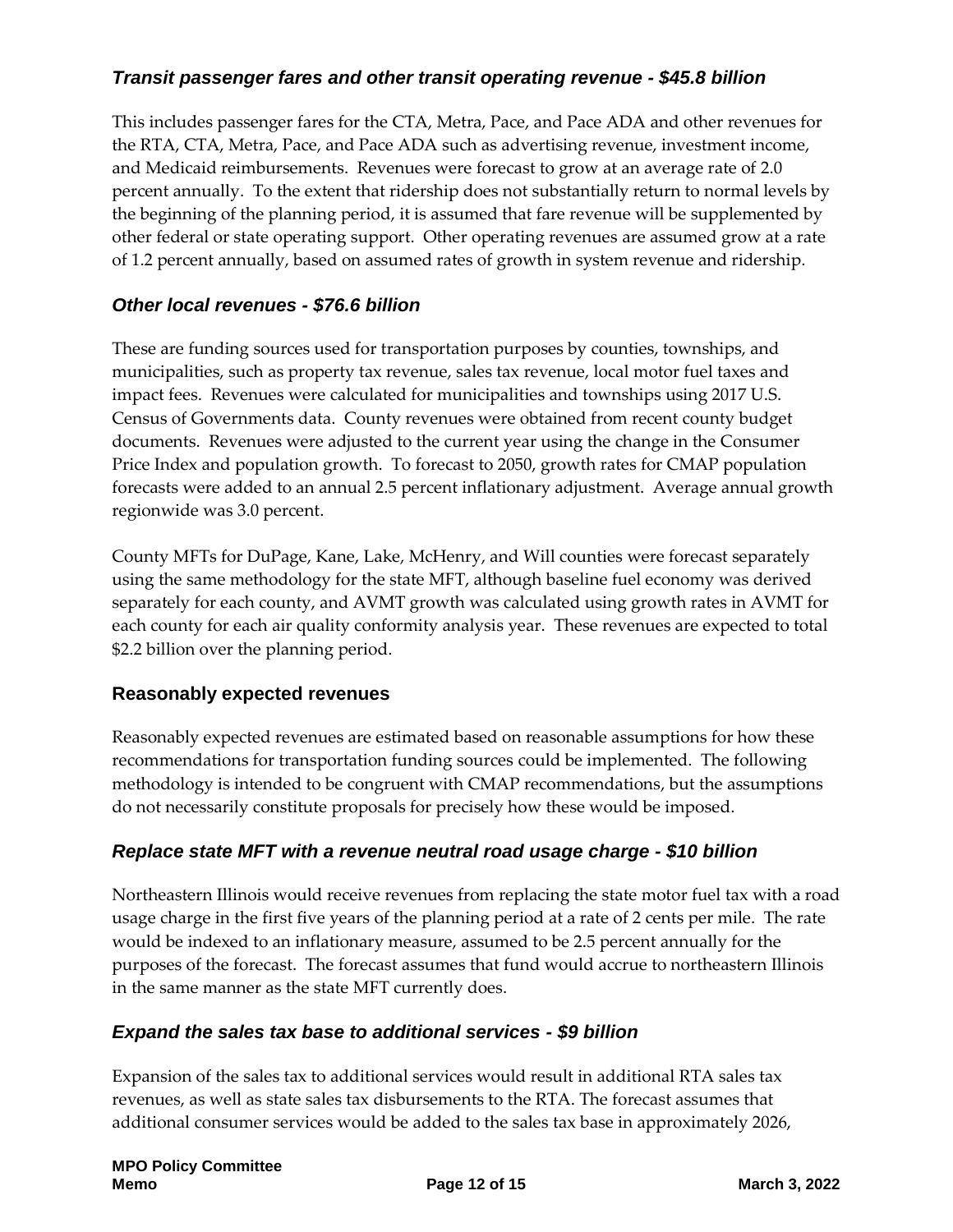resulting in a 15 percent increase in the base. Revenues are assumed to grow at a rate of 3.6 percent annually, which is the average annual growth rate for personal consumption expenditures in Illinois for certain consumer services over the prior twenty years. The forecast assumes no additional Public Transportation Fund revenue. This forecast does not include revenues that would accrue to the state or other local jurisdictions due to a sales tax base expansion.

### *Local parking pricing expansion - \$2 billion*

Municipalities in the region would increase the number of priced parking spots in the region throughout the planning period. Pricing of unpriced parking spots would be phased in annually, starting with 600 spaces in the first year. The number of priced spaces would accelerate as the concept gained popularity. Prices and rate structures would vary by location, and it was assumed that the regional average would total \$5 per day, with inflationary rate increases of 2.5 percent annually for the purposes of this forecast. Given the local nature of parking pricing, these revenues be used for local transportation investments.

#### *Regional revenue source - \$4 billion*

Given the unique investment needs of northeastern Illinois, a regional revenue source could help match federal funds, implement regional transportation priorities, and advance modernization initiatives. The forecast assumes that the regional revenue source would be imposed as a 5 percent fee on the trip fares paid to TNCs. Base trip and fare assumptions for the region were derived from an analysis of City of Chicago data and CMAP's My Daily Travel survey. The forecast assumes the tax base would grow 2.5 percent annually throughout the planning period as a result of increases in trips and fares.

#### **Operations and administration expenditures**

This category includes the cost of administering, operating, and servicing debt for the region's existing roadway and transit system. This assumes no operational enhancements, but the continued operation of the existing system. This includes employee costs, rent, utilities, noncapital repairs, fuel, debt service, as well as other costs needed to administer daily operations of the transportation system.

#### *Roadway expenditures - \$120.0 billion*

The forecast consists of operations and administrative costs for IDOT District 1, Illinois Tollway, counties, townships, and municipalities, including Tollway debt service and state debt service for Series A bonds. Tollway and IDOT District 1 operating and administrative expenditures were forecasted linearly based on the most recent 20 years of available data. During the planning period, annual growth averaged 2.6 percent for IDOT District 1 and 2.1 percent for the Illinois Tollway. Tollway interest payments were forecast based on past trends, and growth averaged 2.0 percent annually during the planning period. Series A bond payments were forecast to grow linearly at an average rate of 1.8 percent annually during the planning period, and it was assumed that 45 percent of these costs were attributable to the region.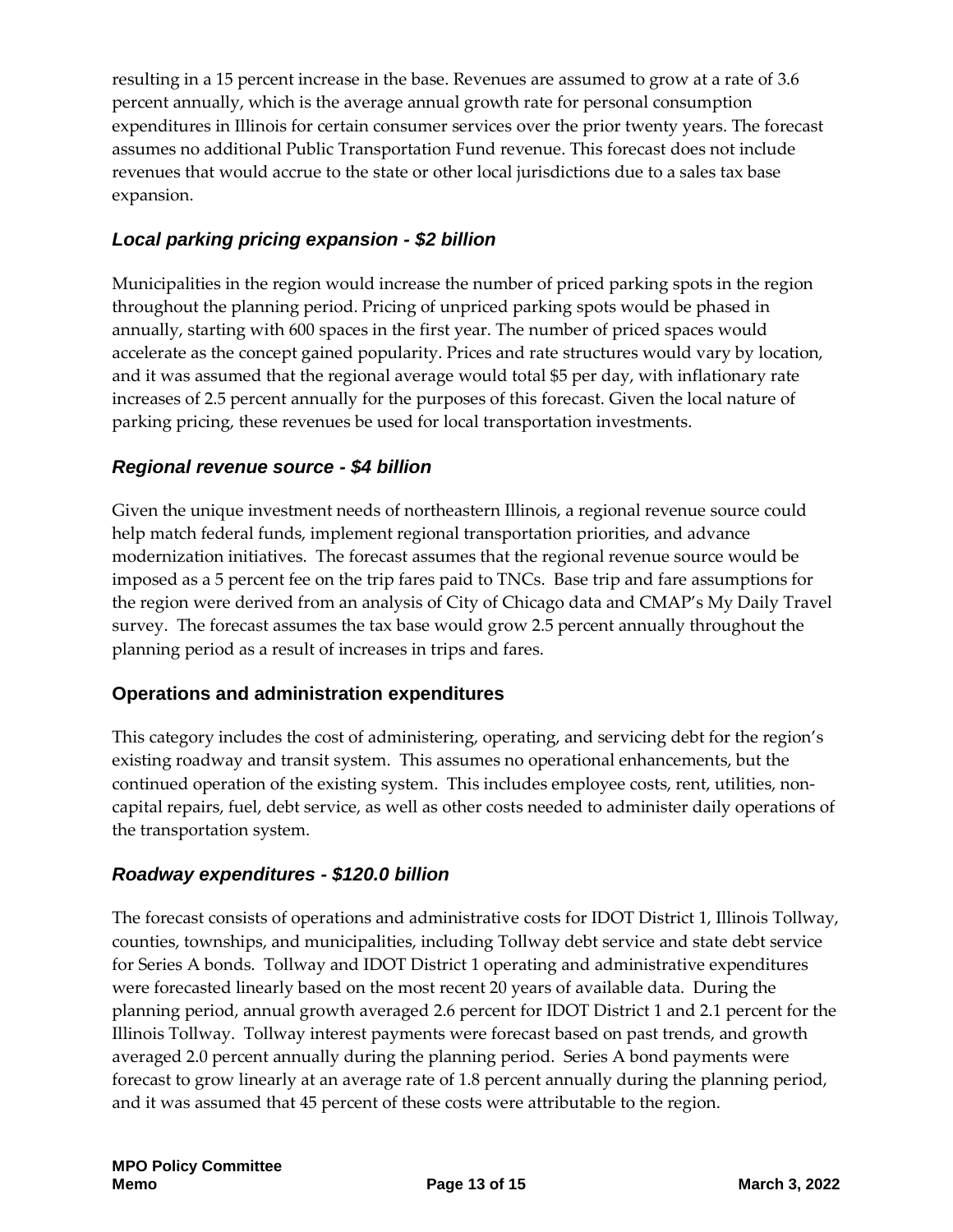County budget documents provided baseline county expenditures for 2019. Municipal and township expenditures were estimated from the local highway operations expenditures reported to the 2017 Census of Governments, and adjusted to the current year based on inflation and population growth. County, township, and municipal expenditures were assumed to grow at an average rate of 3.0 percent annually during the planning period due to growth in the region's population and growth in inflation.

## *Transit expenditures - \$136.3 billion*

The forecast includes operating, administration, and debt service costs for the RTA, CTA, Metra, Pace, and Pace ADA. Operating and administrative expenditures were forecast to grow an average of 2.7 percent annually during the planning period. The interest portion of debt service payments were forecasted to grow an average of 0.7 percent annually.

## **Capital maintenance expenditures to maintain current asset conditions**

The forecast includes the cost of capital maintenance on the region's roadway and transit system based on maintaining current conditions. The expenditure forecast is based on the investment needed to keep these conditions constant and not increase the backlog of facilities in fair or poor condition. These expenditure forecasts include capital maintenance expenditures completed in tandem with RSPs but do not include any costs that would address a need for increased capacity on the transportation system.

Based on analysis and input from transportation agencies, staff inflated maintenance unit costs for year-of-expenditure using a 2.5 percent rate, which was also used in ON TO 2050. Over the past 20 years, the average annual percent change in the U.S. Consumer Price Index was 2 percent. FHWA's National Highway Construction Cost Index has experienced average annual increases of 2.2 percent over the past decade.

## *Roadway capital expenditures - \$109.4 billion*

Capital maintenance includes costs for expressways, arterials, collectors, local roads, bridges, and signals. The scenarios used assumed that current asset conditions would be maintained during the planning period. Various transportation departments provided feedback on modeling assumptions, unit costs, and lifecycle assumptions.

For roadways with condition data, CMAP staff used IDOT's asset management spreadsheet tool to forecast the cost to maintain pavement condition in its current condition. IDOT's tool is able to evaluate the impacts of different investment options for both pavements and bridges. CMAP only utilized the pavement tool because CMAP had its own in-house bridge model already developed. The spreadsheet tool facilitates the analysis of programming funds for different pavement treatments using deterioration rates and treatment costs. Overall, 90 percent of the roadway miles included in the model are in acceptable condition (Interstates 89 percent, other NHS 92 percent, and other IDOT facilities 87 percent).

The main inputs for the IDOT tool are pavement condition and roadway improvement costs. Pavement condition, measured in Condition Rating Survey (CRS), used in the model came from